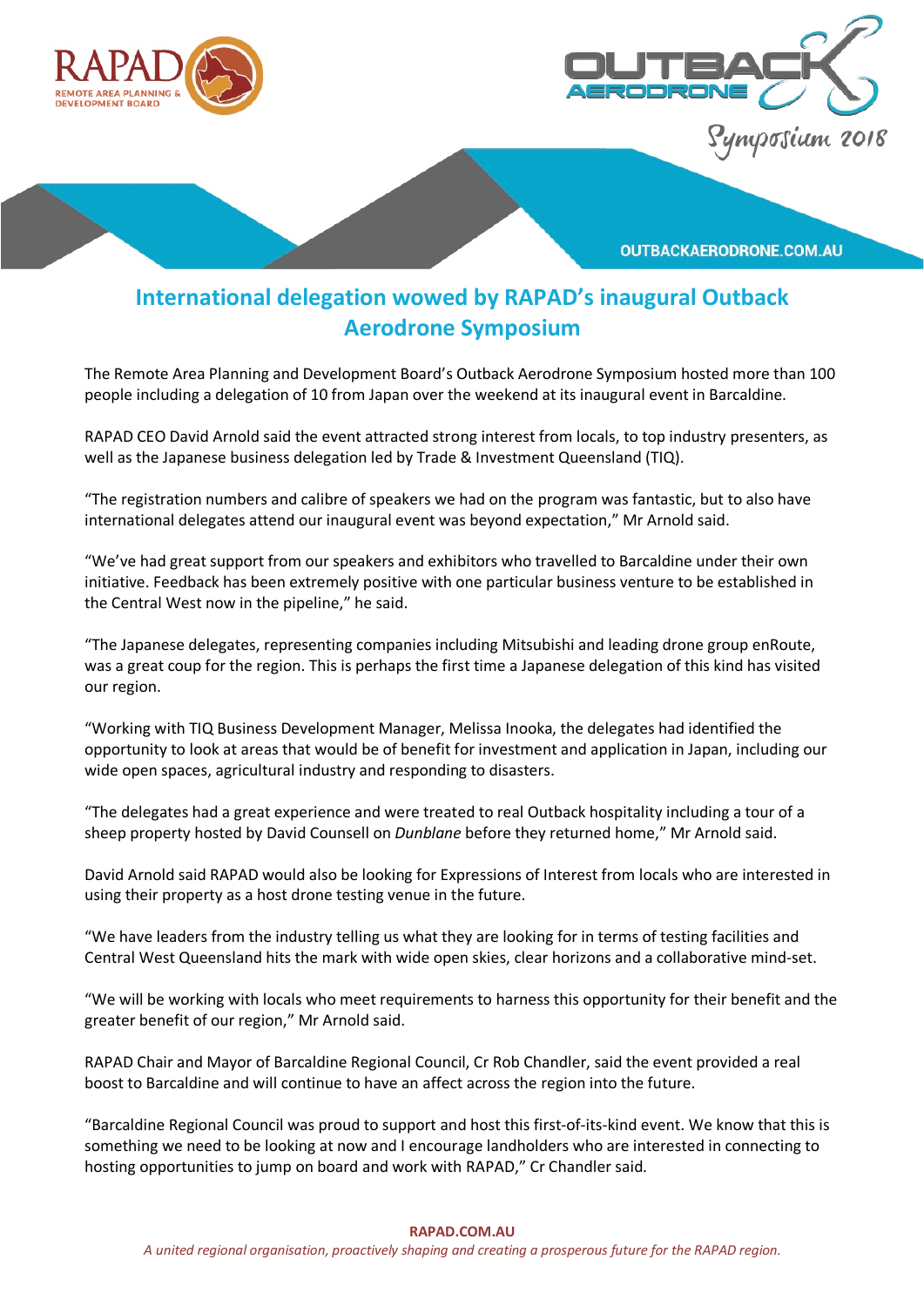"This event was the result of extensive work by the RAPAD team, getting into unchartered territory and establishing valuable networks. The program has set a benchmark for the future delivering relevant for our region, and connected locals to the right information, services and providers.

"Through RAPAD, the seven councils of Central Western Queensland aim to enhance the technology and digital economy of our region.

"As the symposium program says: "the sky's the limit" and this event certainly goes beyond council boundaries and the outcome will always be a win for the RAPAD region, Outback Queensland and beyond.

"We're proud to be leading the charge for regional Australia to put the power of these technologies within reach of our communities," Cr Chandler said.

Outback Aerodrone Symposium 2018 was supported by the Queensland Government through Advance Queensland, and the Barcaldine Regional Council. RAPAD gratefully acknowledges the support of presenters and exhibitors as well as the local community who provided services and support throughout the program.

Further information is available online at www.outbackaerodrone.com.au.

-- End --

#### **Contacts:**

David Arnold, CEO RAPAD – Mobile: 0428 583 301, Email: ceo@rapad.com.au

Kristine Arnold, RAPAD - Mobile: 0427 649 031, Email: karnold@rapad.com.au

Morgan Gronold, RAPAD – Mobile: 0448 739 759, Email: mgronold@rapad.com.au

#### **Image list**

#### **Japanese delegation**

001 – Japanese delegates arrive in Barcaldine accompanied by Trade and Investment Queensland Business Development Manager, Melissa Inooka. According to locals it was the busiest Saturday morning for the airport they had experienced.

002 – Japanese delegates were very pleased to receive their welcome gifts including an Akubra by RAPAD Chair and Barcaldine Mayor Cr Rob Chandler, and RAPAD CEO David Arnold.

003 & 004 – David Counsell hosted a tour of his sheep property Dunblane at Barcaldine for the Japanese delegates and other visiting attendees following the symposium. David's application of technologies including tracking and telemetry systems provided interesting conversation.

005 & 006 – Before departing RAPAD provided a local tour of Longreach with CEO David Arnold. The Lake Eyre Basin and flood cycle was of particular interest coming from Japan where flood mitigation is an important issue.

## **Symposium images**

*Hosted at Barcaldine Shire Hall and Gregory Park, Barcaldine.*

007 – RAPAD CEO, David Arnold, and RAPAD Chair, Cr Rob Chandler, check out the displays and discuss opportunities for the region with exhibitors.

#### **RAPAD.COM.AU**

*A united regional organisation, proactively shaping and creating a prosperous future for the RAPAD region.*